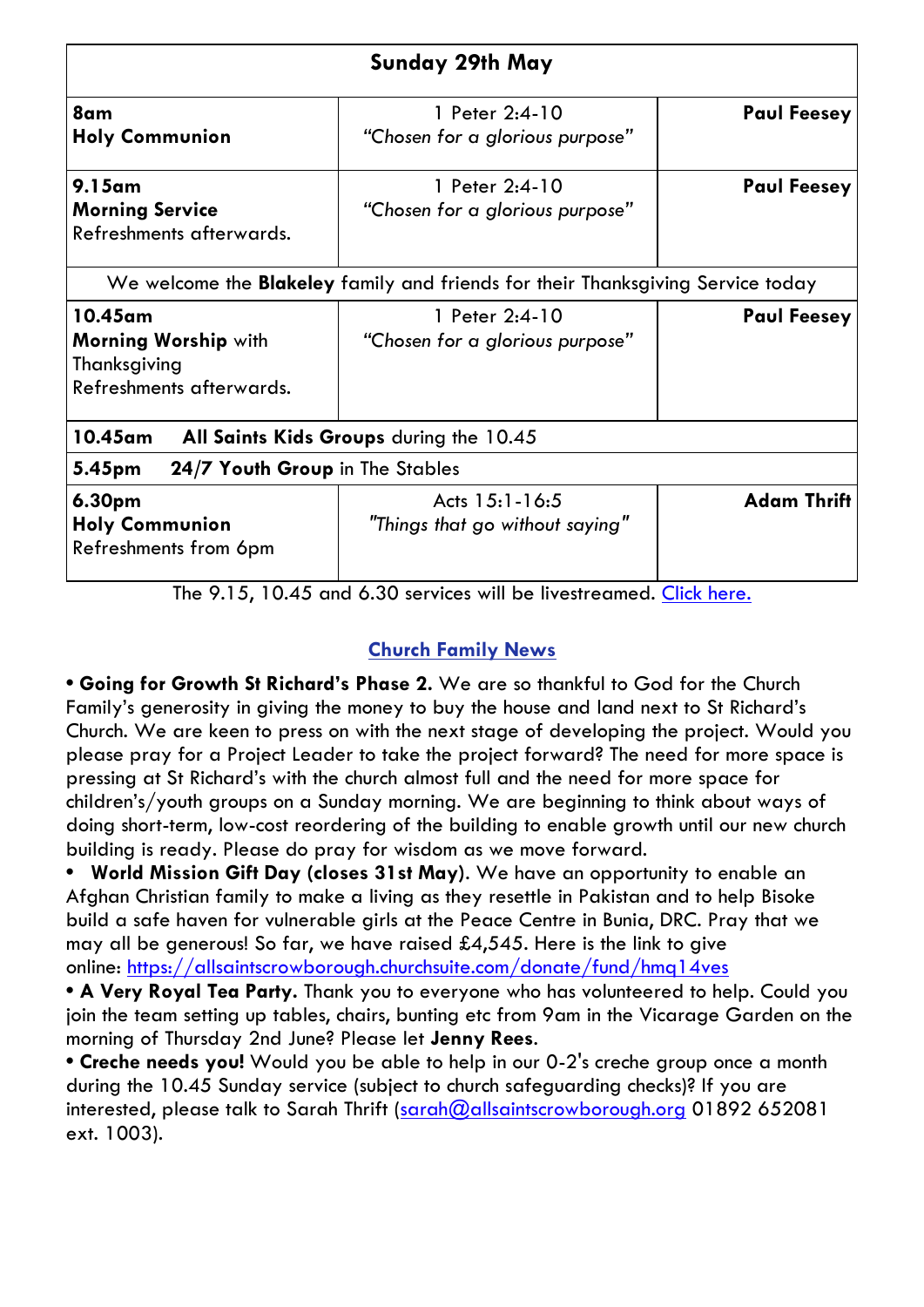**• Myrtle Road.** Could you help move rubbish and bits of furniture from 1 Mardens garage? Do you have a trailer or van? This needs to be done by the 6th June. If you can help, please contact Adrian [adrian@allsaintscrowborough.org](mailto:adrian@allsaintscrowborough.org)

**• Baptism.** We plan to have a baptism service in the evening of Sunday 26th June. If you are trusting Jesus and have not been baptised, please be in touch with Steve [steve@allsaintscrowborough.org](mailto:steve@allsaintscrowborough.org) to express interest. There will be baptism preparation at 4.30pm on Sunday 12th June.

## **Meetings in the Week**

| Monday 30th                  | Young@Heart not on due to school holidays.                                                                                                                                                                                                                                                                                           |
|------------------------------|--------------------------------------------------------------------------------------------------------------------------------------------------------------------------------------------------------------------------------------------------------------------------------------------------------------------------------------|
| Tuesday 31 st                | Tuesday Bible School back in September.<br>Chat@Hope Café not on due to school holidays.<br><b>Children's &amp; Youth Clubs</b> not on due to school holidays.                                                                                                                                                                       |
| Wednesday<br>1 <sub>st</sub> | Craft Group in the Coffee Bar at 10am.<br><b>English Language Class</b> in Hope Café at 11am.<br>Craft Group in the Coffee Bar at 2pm.<br>Wednesday Worship in the Prayer Chapel at 2.30pm.<br>Christianity Explored not on due to school holidays.<br><b>Box-Fit</b> back in September.<br>CAP Job Club in the Hope Café at 7.30pm. |
| Thursday 2nd                 | A Very Royal Tea Party in the Vicarage Garden at 2pm. (SOLD<br>OUT)<br>Christianity Explored not on due to school holidays.                                                                                                                                                                                                          |
| Friday 3rd                   | <b>Church Family Prayers</b> not on due to school holidays.<br>Hope Café Fridays not on due to school holidays.<br>$\bullet$<br>Noah's Ark not on due to school holidays.                                                                                                                                                            |
| <b>Saturday 4th</b>          | <b>Catch the Wind</b> in the Oasis Centre at 9am.                                                                                                                                                                                                                                                                                    |
| <b>Sunday 5th</b>            | <b>Jubilee Celebrations</b> and picnic on Chapel Green from 11.45am.                                                                                                                                                                                                                                                                 |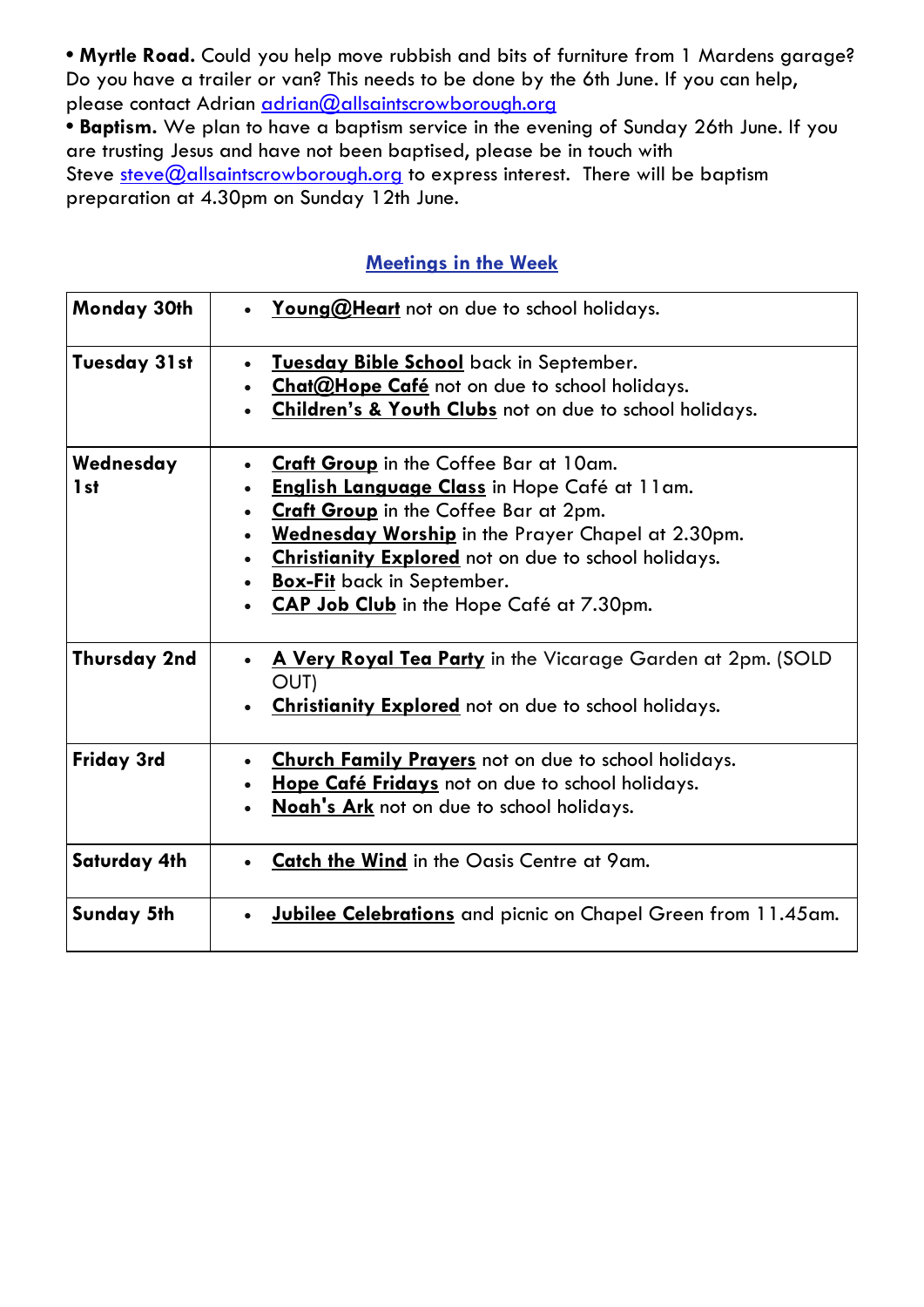## **Week for Prayer following Pentecost 6th-10th June**

| Monday 6th       | 7.30-9pm<br>Come and go<br>on the half hour | <b>Prayer Stations</b>                               | Hope Café<br>Main Worship<br>Area | 'Come Holy<br>Spirit'                                               |
|------------------|---------------------------------------------|------------------------------------------------------|-----------------------------------|---------------------------------------------------------------------|
| Tuesday 7th      | 9-9.45 am                                   | <b>Morning Prayer   Prayer Chapel</b><br><b>Time</b> |                                   |                                                                     |
| Wednesday<br>8th | 7.30 for<br>7.45 <sub>pm</sub>              | <b>Praise and</b><br><b>Prayer</b>                   | Main Worship<br>Area              | Women's<br>conference,<br>Ukraine, World<br>Mission,<br>individuals |
| Thursday 9th     | 12.30 <sub>pm</sub>                         | Lunchtime<br>prayers                                 | Hope Café                         | Women's<br>conference,<br>Ukraine, World<br>Mission,<br>individuals |
| Friday 10th      | 9.30-9.50am                                 | <b>Church Family</b><br><b>Prayers</b>               | Zoom                              |                                                                     |

Praying for more people to come to know the love and peace of Jesus Christ

## **World Mission Prayers**

Pray for sufficient gifts to come in to help with our two mission projects: a house for vulnerable and abused girls to be built in the Peace Centre, Bunia DRC and funds for a Christian Afghan family settling in Pakistan to set up a small business to become selfsufficient.

Pray for the plans for the Summer School for Pastors from Central Asia at UDG; for the necessary funds for their travel, safety and the teachers needed especially one to replace Ron as he cannot travel there this summer. Pray especially that each pastor will be refreshed, encouraged, and envisioned to continue in frequently tough situations.

### **We place into God's hands**

**•** Jenny Rees and Parisa Herbert and those helping with our Very Royal Tea Party this Thursday in the Vicarage garden.

**•** Cathy and the choir singing Zadok the Priest next Sunday at our 10.45 celebration service.

**•** Adam Thrift and Rupert Evans seeking volunteers to help at summer camps.

**•** The many volunteers who prepare and make our church a welcoming place to be.

## **Looking Ahead**

**• A Very Royal Tea Party.** We are hosting an afternoon tea party on **Thursday 2nd June,** 2pm-4pm in the Vicarage Garden. We need help with setting up on Thursday morning, help with serving tea from 2pm and clearing up from 4.15pm, and help with making sandwiches and cakes. Please contact: Jenny Rees if you are able to help with setting up or serving, Parisa Herbert if you are able to make sandwiches and Emma Cheshire if you are able to make any cakes. We also need bottles of prosecco/shloer, any unwanted gifts or such for the raffle and any flags with union jacks on them. There will be a